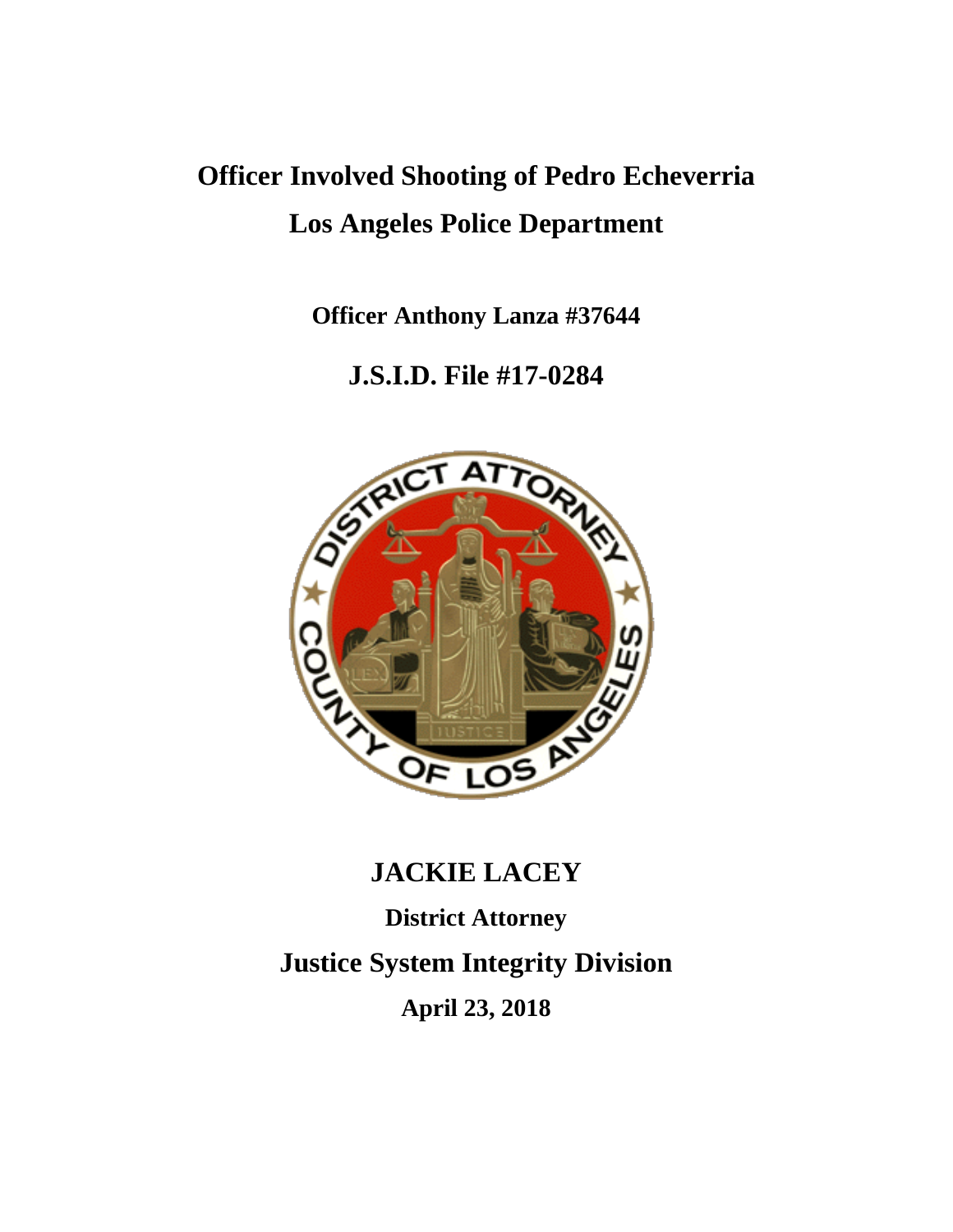#### **MEMORANDUM**

| TO:             | <b>COMMANDER ROBERT A. LOPEZ</b><br>Los Angeles Police Department<br>Force Investigation Division<br>100 West First Street, Suite 431<br>Los Angeles, California 90012 |
|-----------------|------------------------------------------------------------------------------------------------------------------------------------------------------------------------|
| FROM:           | JUSTICE SYSTEM INTEGRITY DIVISION<br>Los Angeles County District Attorney's Office                                                                                     |
| <b>SUBJECT:</b> | Officer Involved Shooting of Pedro Echeverria<br>J.S.I.D. File #17-0284<br>F.I.D. File #043-17                                                                         |
| DATE:           | April 23, 2018                                                                                                                                                         |

The Justice System Integrity Division of the Los Angeles County District Attorney's Office has completed its review of the June 8, 2017, non-fatal shooting of Pedro Echeverria by Los Angeles Police Department (LAPD) Officer Anthony Lanza. It is our conclusion that Officer Lanza used reasonable force in self-defense and defense of others.

The District Attorney's Command Center was notified of this shooting on June 8, 2017, at approximately 4:46 p.m. The District Attorney Response Team responded to the location. They were given a briefing and walk-through of the scene by LAPD Lieutenant Jeffrey Wenninger.

The following analysis is based on reports, recorded interviews, videos and photographs submitted to this office by the LAPD's Force Investigation Division. The departmentally compelled statement of Officer Lanza was not considered in this analysis.

### **FACTUAL ANALYSIS**

 $\overline{a}$ 

On June 8, 2017 at approximately 3:15 p.m., LAPD Officers Anthony Lanza and Jared Barahona were on patrol in a marked LAPD Ford Explorer and driving northbound on Huntington Drive near Huntington Drive South. As Lanza was driving, Barahona observed Pedro Echeverria on Turquoise Street, walking towards a home while removing his shirt.<sup>1</sup> Barahona told Lanza what he had seen and Lanza drove around the block and onto Turquoise Street with the intention of contacting Echeverria. Barahona told investigators that the neighborhood where they saw Echeverria is a known hangout for 18th Street gang members and he and Lanza decided to initiate a consensual stop with Echeverria.

<sup>&</sup>lt;sup>1</sup> Turquoise Street is a short street which runs between Huntington Drive and Huntington Drive South; while it abuts Huntington Drive, the streets do not connect. It is only accessible from Huntington Drive South.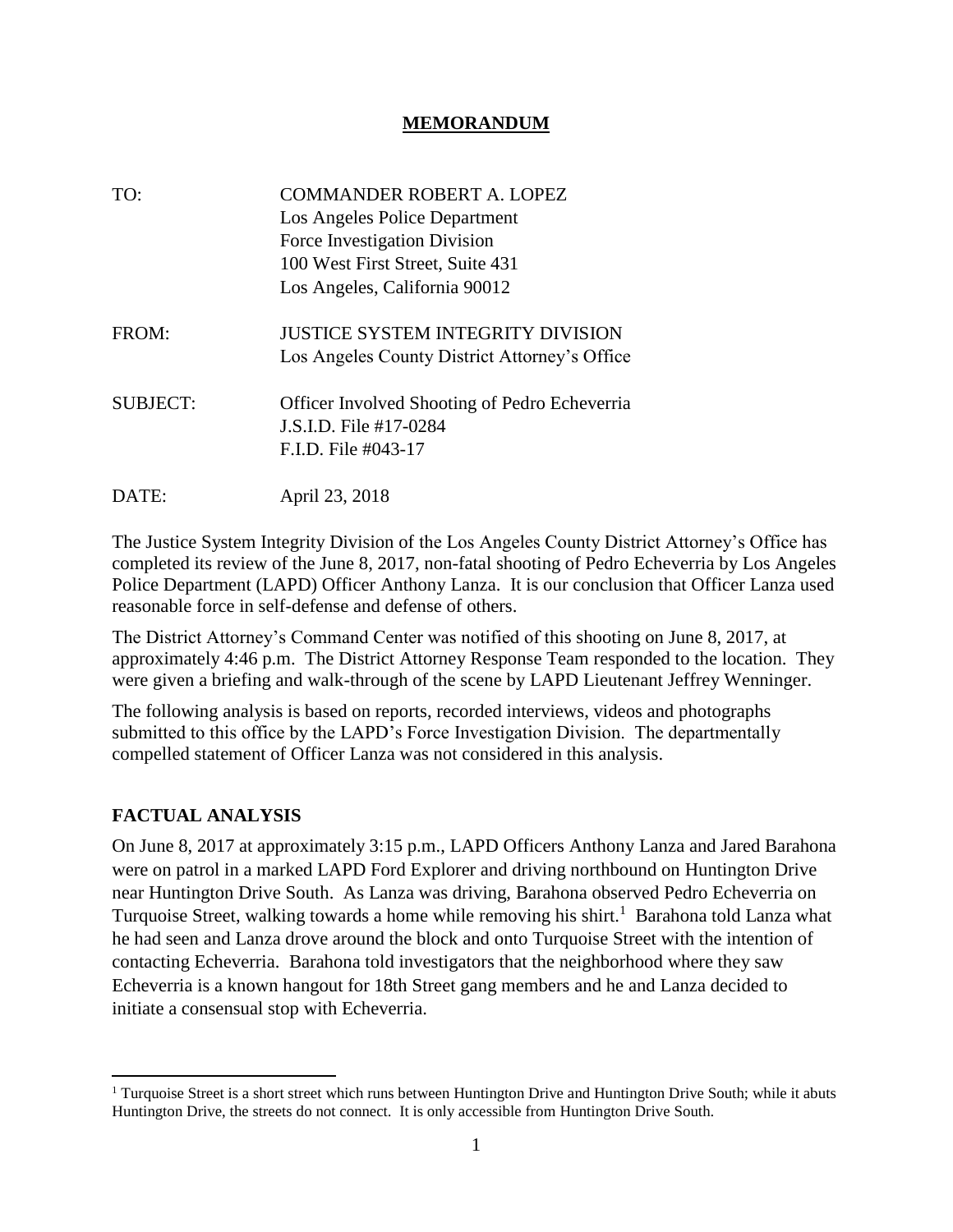While driving on Turquoise Street, Barahona saw Echeverria sitting on the stairs in front of Turquoise Street. The home where Echeverria was sitting is a back house, located away from the street at the end of a driveway. Lanza maneuvered the patrol vehicle down the driveway and both he and Barahona exited the vehicle and approached Echeverria. Both officers activated their body worn cameras (BWV) just after exiting the vehicle.

Echeverria, who was wearing basketball style shorts and a t-shirt which was pulled up to his chin, stood upon the arrival of the officers. When he did so, Barahona immediately noted a bulge on the right side of Echeverria's waistband, and believed Echeverria was armed with a handgun. The officers asked Echeverria if he lived at the home, and he falsely told them that he did and that his aunt was in the front house. Lanza told Echeverria that he wanted to verify that Echeverria lived at the home, but needed to ensure that Echeverria wasn't armed. The officers' BWV recorded the subsequent interactions with Echeverria.

As Barahona stepped toward Echeverria, Echeverria pulled away, spun his body and tried to run past both Barahona and Lanza. As he started to run, a Jimenez Arms 9mm semiautomatic handgun fell from Echeverria's shorts and landed on the ground.



*Figure 1: Still from Barahona's BWV. As Echeverria tried to run, a 9mm semiautomatic handgun fell from his shorts.*

As soon as Echeverria's handgun fell to the ground, Echeverria stopped trying to escape, reached down, and grabbed the weapon with his left hand.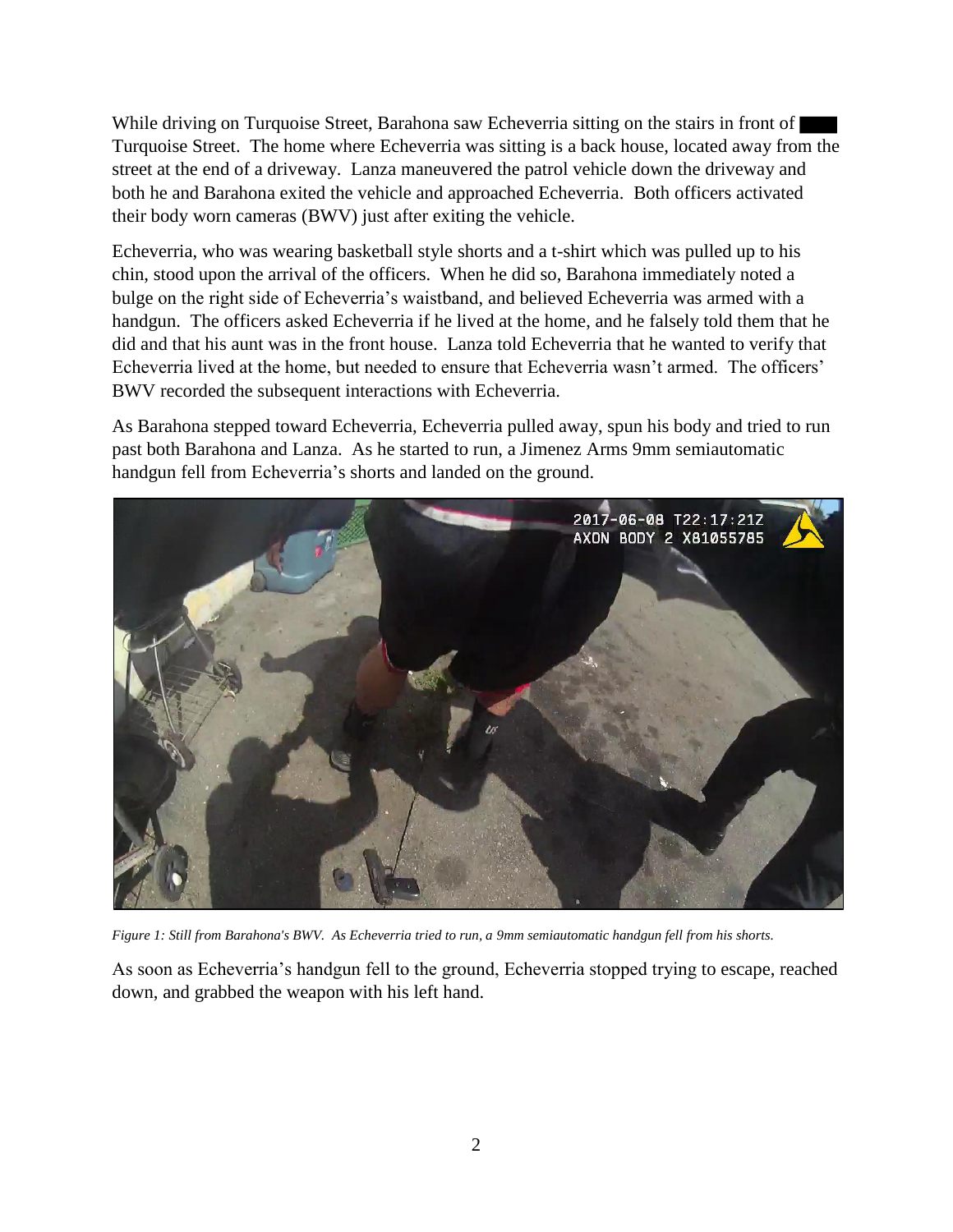

*Figure 2: Still from Lanza's BWV showing Echeverria holding a handgun in his left hand. After dropping his gun, Echeverria stopped and picked it up with his left hand while continuing his attempts to fight off Lanza and Barahona.*

After retrieving the gun from the ground, Echeverria continued to fight with the officers. He knocked both of the BWV off of the officers' uniforms and his shirt came off over his head.



*Figure 3: Still from Lanza's BWV. Echeverria continued to fight with officers while he had a gun in his hand even as his shirt came off over his head.*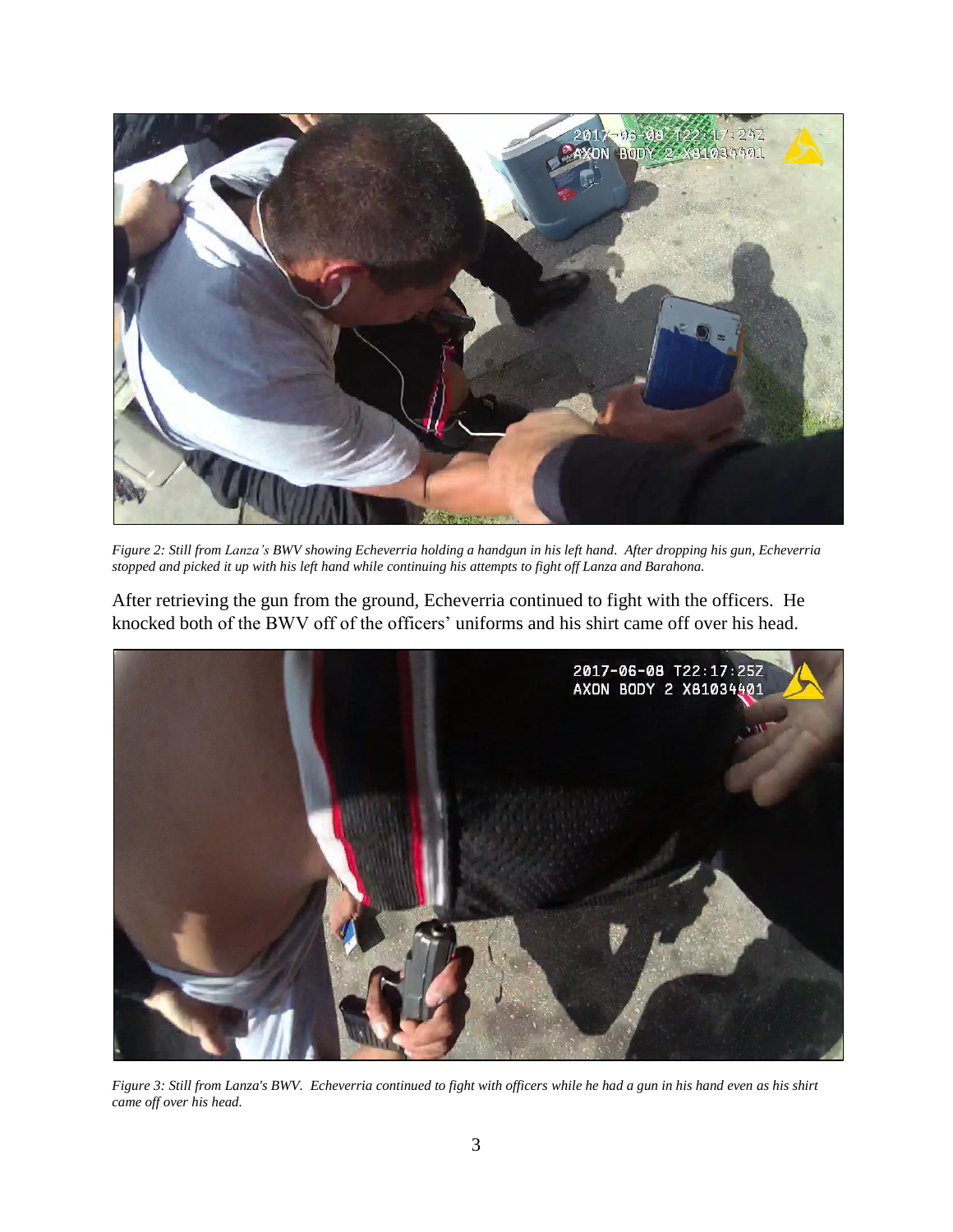Once his shirt was off, Echeverria dropped the cellular phone he had been holding and transferred the gun from his left hand into his right hand.



*Figure 4: Still from Lanza's BWV after it fell to the ground. Echeverria moved the gun to his right hand after his shirt came off.*

During the struggle, Lanza's hand brushed against the firearm in Echeverria's left hand. In response, he yelled, "Gun! Gun! Gun! Watch out! Watch out! Watch out!" Echeverria was able to slip out of the grasp of the officers and, almost simultaneously, Lanza fired three times at Echeverria in quick succession.<sup>2</sup> Echeverria fell down as soon as he was shot.<sup>3</sup>

Only 12 seconds elapsed from the moment Barahona attempted to conduct a pat down search of Echeverria until the shots were fired. During those 12 seconds, the officers were unable to control Echeverria in any meaningful way, and the BWV depicts Echeverria, armed with a handgun, breaking free from the grasp of the officers immediately prior to the shots.

After the shots, Lanza and Barahona both ordered Echeverria to stay down. Barahona asked Lanza, "Where's the gun?" and Lanza replied, "He tossed it over there."<sup>4</sup> The weapon was found in the driveway, approximately 15 feet away from where Echeverria fell after he was shot. It was later determined to be functional and loaded with eleven rounds; however, the chamber was empty.

 $\overline{\phantom{a}}$ <sup>2</sup> Although the video does not visually capture Lanza firing his weapon, it does record the sound of the shots. The shots occur just moments after Echeverria is seen holding the gun in his right hand as depicted in Figure 4.

<sup>&</sup>lt;sup>3</sup> Barahona was unable to articulate where Echeverria was or what he was doing when Lanza shot. He explained that, in response to Lanza's warning about a gun, he pushed Echevarria away and drew his firearm, but as soon as his firearm was out, Echeverria was on the ground.

<sup>4</sup> This statement was recorded on both officer's BWV.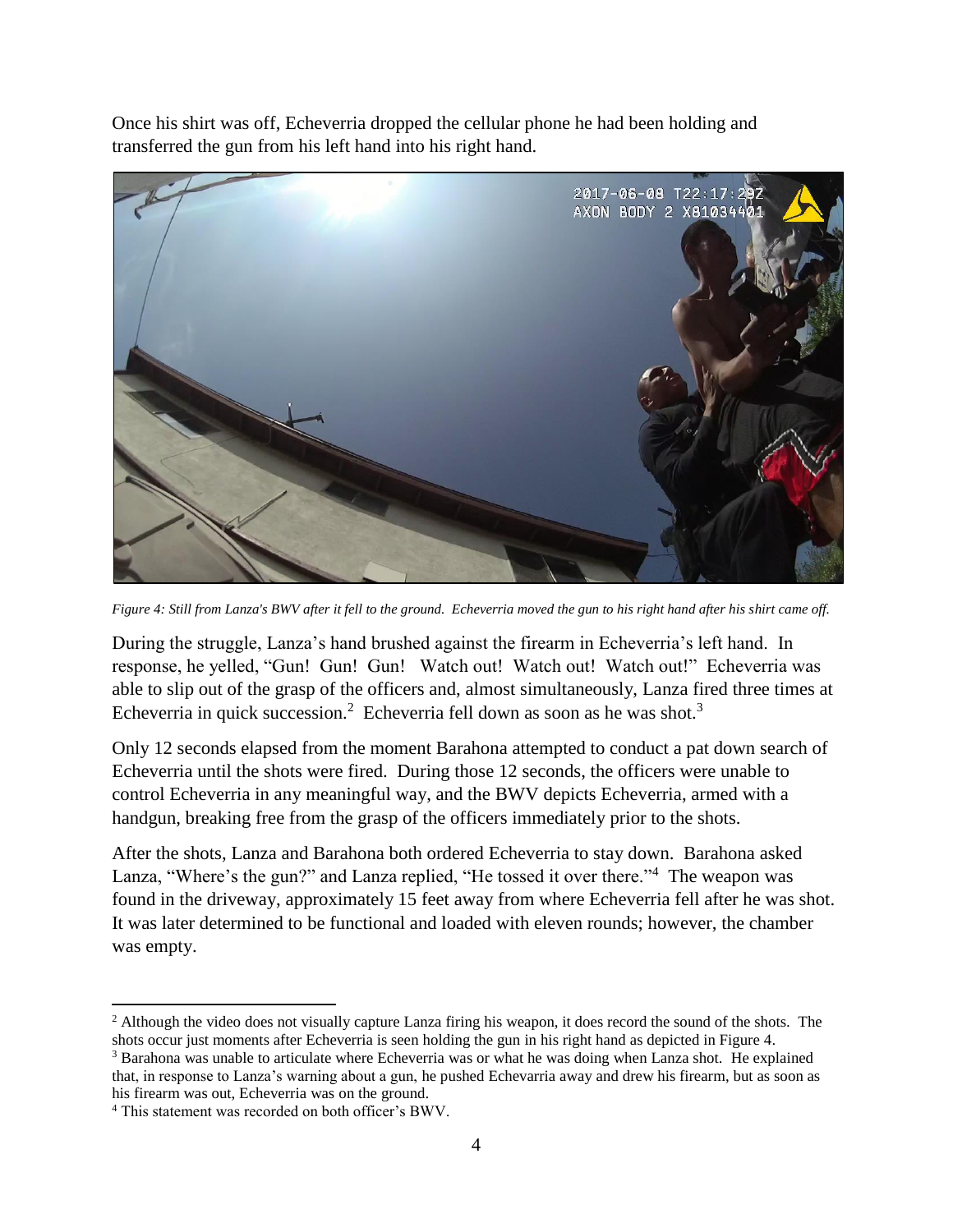

*Figure 5: The 9mm handgun with which Echeverria was armed when he was shot was recovered from the scene of the shooting.*

A resident of the front house was interviewed about the shooting. She was inside her home when she heard Echeverria struggling with the officers and ran outside just as the shots rang out. When she saw Echeverria, he was lying on the ground on his side and facing the officers.<sup>5</sup> She told investigators that there are always problems with "kids" hanging out on the property or using it as a cut through and she has asked her landlord to install a gate around the property as a consequence of "constant problems."

Echeverria was struck by three bullets. One of the bullets hit his left arm, two of the bullets impacted his left side. A bullet was recovered from Echeverria's right rectus abdominis, suggesting that the bullet pathway was primarily left to right and also back to front.

Echeverria declined to give a statement to investigators.

### **LEGAL ANALYSIS**

 $\overline{a}$ 

California law permits any person to use deadly force in self-defense or in the defense of others, and, if someone dies as a result, this is a "lawful excuse" which precludes a conviction for murder. Penal Code sections 197, 198; CALCRIM No. 505. This defense is available if the killer actually and reasonably believed that he or others were in imminent danger of great bodily injury or death. Penal Code section 197; CALCRIM No. 505; s*ee also* People v. Randle (2005) 35 Cal.4th 987, 994 (overruled on another ground in People v. Chun (2009) 45 Cal.4th 1172, 1201); People v. Humphrey (1996) 13 Cal.4th 1073, 1082. In protecting himself or another, a

<sup>&</sup>lt;sup>5</sup> The witness believed both officers shot Echeverria and that they continued to shoot at Echeverria after he fell to the ground. There is no evidence to suggest Barahona fired his sidearm. The suggestion that Echeverria was shot after he fell is unsupported by the rapidity of Lanza's shots and is undermined by the witness's statement that the shooting was over and Echeverria was on the ground when she first saw them.